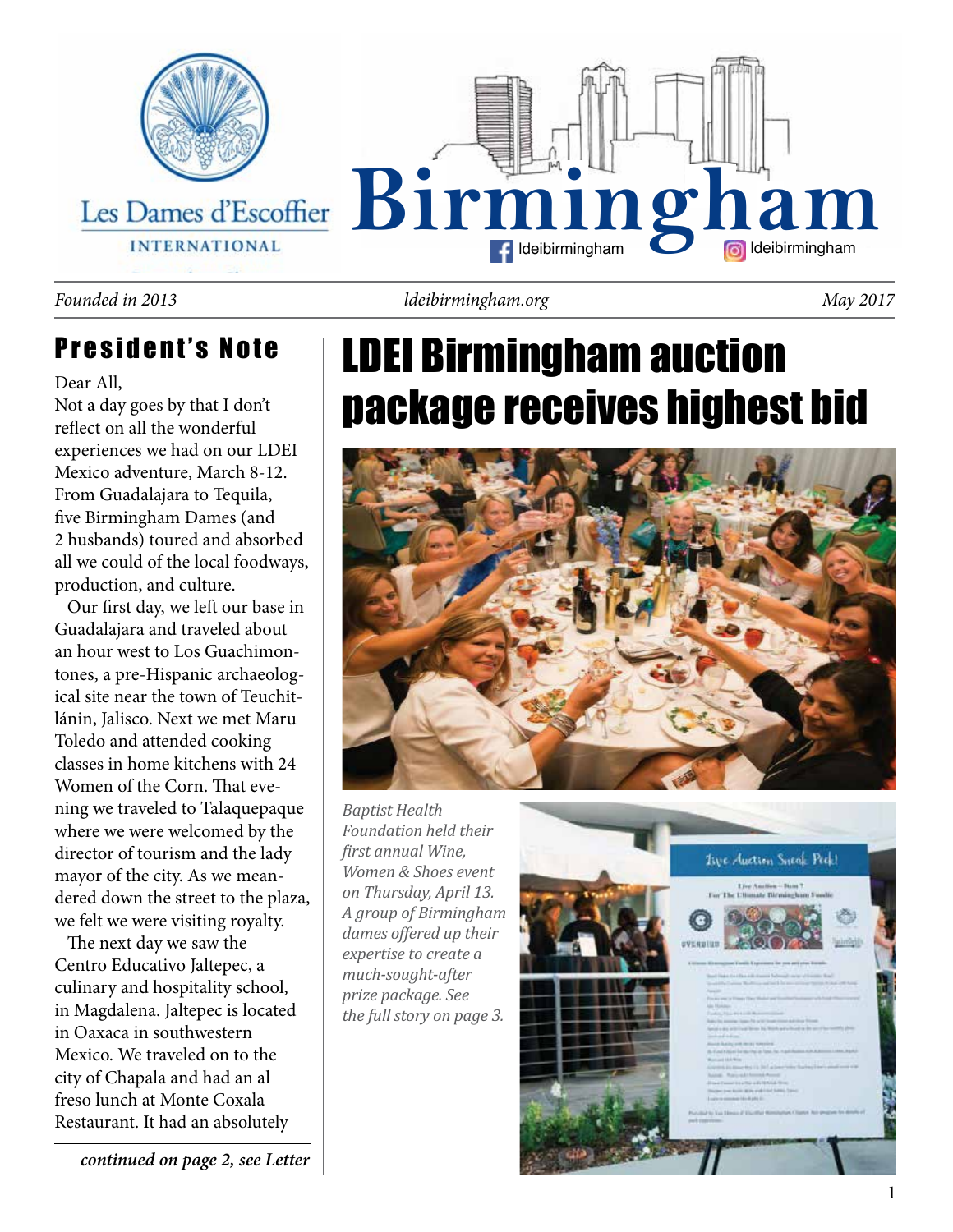

*Above: One of the native Mexican dancers with mariachis greeting the Jose Cuervo train's arrival in Tequila, Mexico. At right: A home kitchen of one of the 24 Women of the Corn farmers associated with Maru Toledo's cooking class in Teuchitlan, Mexico.*



## Bham Dames experience the flavors of Mexico

breathtaking view of Lake Chapala and the Sierra del Tigre range. The day ended with dinner in Guadalajara.

 The next morning we boarded the VIP Jose Cuervo train to Tequila. When we arrived at the station in Tequila, native dancers and musicians welcomed us. And not only did we tour the distillery, but we also saw agave plants from the fields being processed and participated in a tequila tasting class. After a stroll to the town center, we were treated to an evening of native dances and entertainment during dinner.

 The networking, resourcefulness, commitment, passion, and enthusiasm of the Mexico LDEI Chapter made the "Flavors of Mexico" an incredible experience. I know that one day we will have the opportunity to present Birmingham to Dames from around the world. As you work and travel, glean ideas and contacts we can refer to when our time arrives and put them in an "incredible experience" file. If the Mexico group can do it with six women, just imagine what our members can do!





*Letter, continued from page 1*



*Left to right: Ashley Tarver, Gia McCollister, Becky Satterfield, Angela Schmidt, and Betsy McAtee standing in front of one of the circular pyramids at Guachimontones.* 

### At the table with Brooke Bell, secretary

When she is not directly overseeing the editorial teams of *Taste of the South, Louisiana Cookin', Cooking with Paula Deen, Bake from Scratch*  and *Southern Cast Iron,* you are as likely as not to find Brooke Bell emptying or filling a well-worn suitcase. As the director of editorial operations for Hoffman Media, Brooke logs some serious miles, all in the name of good food. It is a serious passion.

As a founding member of the Birmingham chapter of Les Dames d'Escoffier, she is easily buoyed by the fellowship this group naturally imparts, and is eager to share that camaraderie. She notes, "I love having an instant support group

in our industry, both locally and globally."

And while her most recent cookbook, *Fall Baking,* was a "Number 1 New Release" on Amazon, Bell is especially honored to add the title of secretary to her bio, taking the mantle this year for our chapter. "I am so proud of where we've come from... I'll never forget that first meeting at Iz on Rocky Ridge. In the next five years, I see us making a substantial impact in Birmingham through scholarships, fighting hunger, and the betterment of our food community. My goal as secretary, is for our group to be better known locally. We're getting there, but there is still work to do!"

Brooke takes her title of Dame seriously, enjoying the global reach

#### *By Christiana Roussel*

our group possesses. "I've recently enjoyed Dames meet-ups in Charleston for Charleston Wine + Food and at IACP in Louisville. It's truly special to have an immediate connection with other Dames, regardless of whether I am at home in Birmingham or traveling for work."

Baptist Health Foundation held their first annual Wine, Women & Shoes event on Thursday, April 13, at The Club with a special live auction that featured an incredible LDEI Birmingham package. More than a dozen of our chapter's members donated their time and talents to offer a one-of-a-kind bevy of experiences. From knife skills lessons to seats at an upcoming Jones Valley Teaching Farm GATHER dinner to touring Green Springs Highway international markets with a dame, our members' contributions showed how vibrant this growing Les Dames chapter is.

The package really resonated with attendees who bid like crazy for these experiences. Ultimately, it was bidder #227, Eileen Meyer, who beat out everyone else, with a winning bid of \$4,400! It was the highest grossing auction item of the night, helping BHF double

#### *By Christiana Roussel*

### LDEI's auction package helps BHF reach fundraising goals

their fundraising goal by raising more than \$70,000. Incredible!

Kate Gillespie, Fund Development Coordinator for BHF, was effusive in her thanks to our chapter. She reiterated not only how much our participation means to them but how excited they are to partner with our chapter in the future, helping us grow and achieve our goals of empowering women in the food and hospitality industries.

Thanks again to all the dames who contributed to this package: Jennifer Yarbrough, Kathy Mezrano, Susan Swagler, Ashley Tarver, Sherron Goldstein, Susan Green, Jan Walsh, Becky Satterfield, Katherine Cobbs, Rachel West, Deb Wise, Amanda Storey, Christiana Roussel, Leigh Sloss-Corra, Idie Hastings, and Deborah Stone.



*The lucky—and generous—winner, Eileen Meyer!*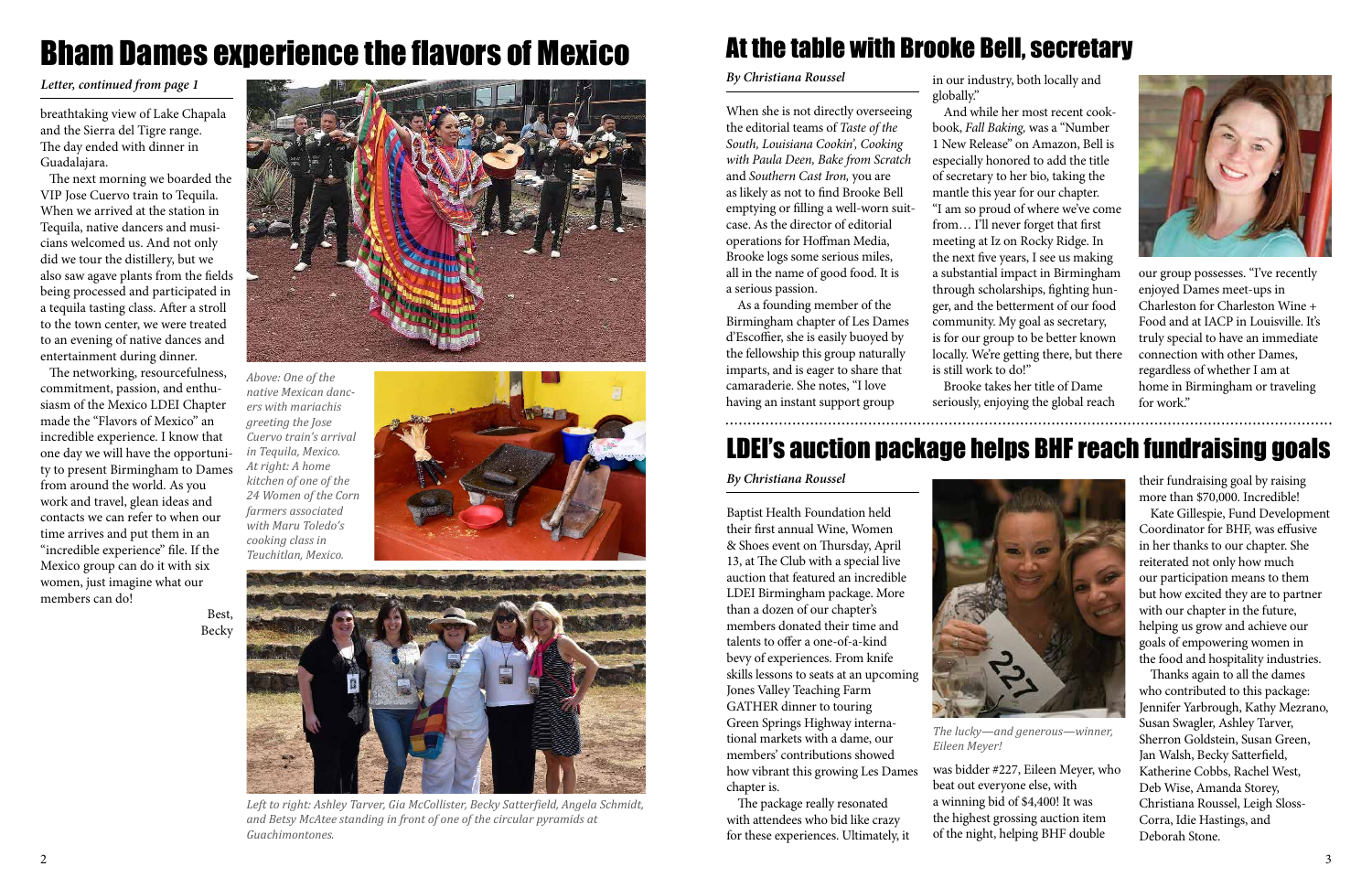Leigh Sloss-Corra

**Date of birth:** July 31, 1958 (don't tell!) **Place of birth:** Birmingham, AL College/professional school(s) attended, major, degree earned: Brown University, BA with honors - Comparative Literature and French; Columbia University, MA – Comparative Literature and English **Current position:** The Market at Pepper Place Executive Director **How did you get your start?** I learned to cook from my maternal grandmother, head of the Home Economics Department at Jacksonville State University for 40 years, and from my paternal grandmother's cook, who taught us as children how to prepare the traditional dishes that she and we loved best. As a young adult, I ran a catering business in Manhattan for two years. When I moved back to Birmingham, I headed up Digital



shopping bags full of fresh food, music, cool breeze, sunshiny day every Saturday. A year or two from now I'd love to see that same scene with a vibrant and busy market hall at the center.

#### **If you could plan your last meal, what would it be?**

A beautiful piece of grilled fish, roasted fingerling potatoes, green salad with beets and apples or kumquats, crispy sauvignon blanc, lemon tart with blueberries for dessert.

**If you had one week free of all obligations and \$5,000, where would you go and what would you do?**  I'd explore the south of France, visit the markets and shops, immerse in the culture, food and fragrant air. **Bonus!** I am divorced, but in a long-term relationship. My son, George, lives in Birmingham and works at Royal Cup Coffee and my daughter, Sophie, is based in NYC and works as a film editor.

Video at Southern Progress  $(2007 - 2015),$ and focused primarily on creating inspiring and beautiful how-to

cooking videos for 12 magazine brands. Now as head of The Market at Pepper Place, I work to make beautiful, fresh food available to all, and inspire market shoppers on

### **What do you enjoy about your**

how to enjoy it. **current position?**

I love fresh food, love anything that supports local economies, and love being a part of and helping the innovators and creative hard-working people in Alabama (farmers, food producers, and artisans) realize their dreams and become more successful. **What does success look like to you?**  A full and bustling market, with loads of variety, happy shoppers,

# Meet Our New Members!

*Our chapter gained 10 new members in August 2016. Here, get to know the remaining five of them a little better. The other five were featured in the February newsletter. Interviews by Christiana Roussel.*

Jennifer Yarbrough

**Date of birth:** October 29, 1977 **Place of birth:** Florence, AL **College/professional school(s) attended, major, degree earned:**  Auburn University, BA History **Current position:** Co-owner of Crestline Bagel

**How did you get your start?**  Food and baking were a natural fit and interest for me. I was raised on fun to go to work with creative people and practice your craft.

**What does success look like to you?**  Success looks like waking up every day and loving your job. In order to do that you have to be good at it and treat people well.

**What are you most passionate and enthusiastic about?** Traveling and experiencing new places.

**If you could plan your last meal, what would it be?** Anything Italian. **Bonus!** I am married to Ralph and we have two sons, Houston and Yates.



a farm with a fantastic cook, baker, and gardener for a mother. **What do you enjoy about your current position and the industry in general?** I love all of the creative people that I work with every day! It is so much



One of our Outreach Committee goals is to take advantage of opportunities to enrich our community. So when GirlSpring, Inc. called and asked LDEI to participate in a career fair, Linda Godfrey enthusiastically volunteered.

The GirlSpring STEM Fair was held on April 15, and focused on engaging girls from 6th through 12th grades in the areas of science, technology, engineering, and math. Approximately 75 girls attended. Linda spoke on the main panel with other inspiring role models and then led an interactive session on nutrition. Reports indicate that the girls attending were really engaged with the ideas and examples she presented!

*By Martha Johnston*

### LDEI community outreach: GirlSpring STEM Fair



*Dame Linda Godfrey sharing her nutrition expertise at the GirlSpring STEM Fair.*



*Birmingham Dames had an awesome time judging Gumbo Gala XII at Sloss Furnace on April 22. They tasted gumbo and more gumbo during this benefit for Episcopal Place, apartments for the elderly and physically challenged. This is the second year Dames have been asked to judge.*



### Dames offer their expertise at the Gumbo Gala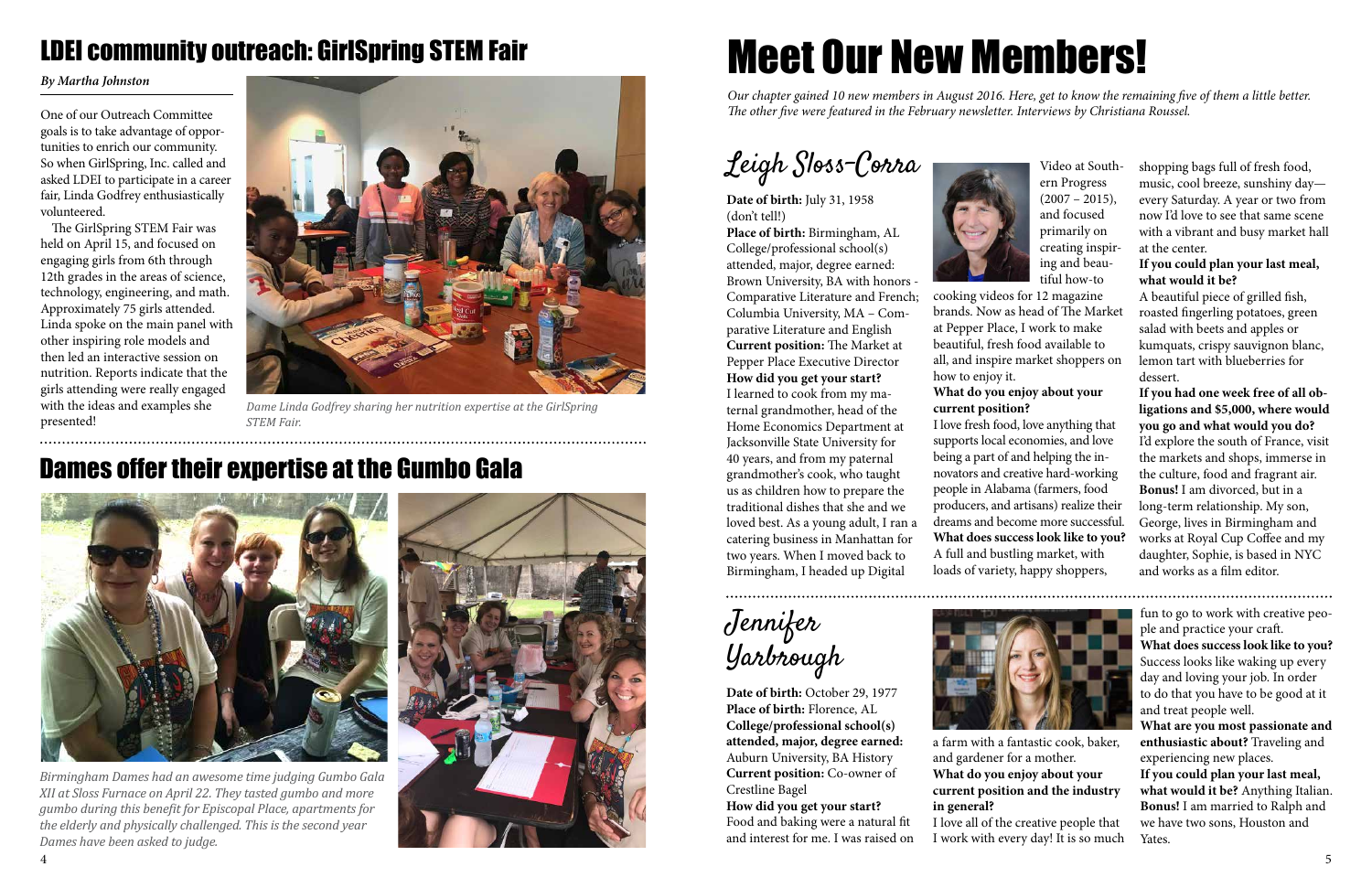## Ashley McMakin

**Date of birth:** December 21, 1979 **Place of birth:** Birmingham, AL **College/professional school(s) attended, major, degree earned:** University of Alabama, degree in marketing

**Current position:** Owner and operator of Ashley Mac's

**How did you get your start?**  I grew up in a family that loves cooking and all things food so it came naturally. After college I started a little catering business as a hobby. A year later my husband joined me as a business partner and months later Ashley Mac's became official.

**What do you enjoy about your current position and the industry in general?** I love getting to know our employees and also work**What are you most passionate and enthusiastic about?** Adoption. We

adopted our 3rd child from China and I love advocating for the 153 million orphans in the world! **What do you like to do in your free time?** Zumba (I can't dance but I like to try!), read, try new restaurants, lay on the beach all day, **If you could plan your last meal, what would it be?** A gourmet pizza, glass of red wine, and cheesecake. **Bonus!** I am married to Andy and we have three children: Ryder (7), Jackson (5), and Mally (4)

ing with them to put out quality products and quality service. My favorite technical part about my job is menu development. As for the industry in general, I love being in the food industry in such an up-and-coming foodie city! Birmingham has so much to offer in the world of food and I'm thankful to be a small part of it.

**What does success look like to you?**  Success for me is using the gifts and talents God has given me to the best of my ability and trusting Him for each next step.

*"I love being in the food industry in such an up-and-coming foodie city! Birmingham has so much to offer in the world of food, and I'm thankful to be a small part of it."* 

### Christiana Roussel

**Date of birth:** December 11, 1969 Place of birth: Spartanburg, SC College/professional school(s) attended, major, degree earned: B.A. Spanish, Vanderbilt University **Current position:** Freelance Southern food and lifestyle writer **How did you get your start?** I have worked in a lot of positions—credit card collector, theme park marketing assistant, HMO customer service supervisor—but it was DFW Dame Renie Steves who set me on my current path. Immediately after my husband and I moved to Fort Worth in 1997, my monthly *Bon Appetit* magazine arrived with a cover story on cooking schools. Renie's was one of those featured and I discovered she lived less than a mile from our new home. I wrote her a letter and told her I'd like to



**What does success look like to you?**  I enjoy being busy but setting my own schedule. In the Myers-Briggs test I am 50/50 introvert/extrovert so I need a good balance of activity and quiet; when I achieve that, I feel successful. Oh, and my other barometer of success will be having a piece published in *Garden & Gun.*  I pitch them stories regularly but have yet to have them say yes to one. **If you could plan your last meal, what would it be?** A whole thincrust pizza with fresh burrata and arugula and Meyer lemon oil, washed down with an ice-cold Miller Lite in a can.

**Bonus!** I am married to Ranson and we have two children, Amanda (18) and Jack (13). I like to add that I am 'in-between' flocks of chickens right now. We used to have seven hens and had to give them up in a move. I miss the ladies terribly.

work for her.

I assisted her with recipe development and editing; I learned I really loved the process of bring-

ing culinary inspiration into reality. **What do you enjoy about your current position and the industry in general?** I started writing about food when a friend of mine who owned a local paper asked me to write a column for her. She liked it and got good feedback. So I wrote another and another and another. I found that what I really loved doing was meeting the people behind the food we eat. Whether it is a farmer or a chef or a cheese maker, I want to hear their stories and tell them to others in the best way I can.



Kerry Kelley

**Date of birth:** I'm still a teenager. **Place of birth:** Lafayette, LA **College & professional school(s) attended/major or degree earned:**  I am passionate about watching people who I love succeed. My culinary background started young, and it's never left. Claude Rouas taught me palate and manners. He also taught me humility, and with perfection for food, it has driven me. Soup for the soul! **Current position:** I'm a freelance restaurateur who wants this city's culinary roots to legacy! Birmingham has me by the heart. The talent

that is here is exciting.

**What does success look like to you?** Lifting others up is always successful. These women have lifted me, and I will always proceed forward!

**What are you most passionate and enthusiastic about?** Setting others up for success. There is no greater calling!

**What do you like to do in your free time (hobbies, etc.)? I** love, love, love to read.



**How did you get your start?**  Being from Louisiana, food

that try, and never give up! 

and those culinary roots and how you were raised can't be duplicated. It's taught me how to love and appreciate the best parts and those **What do you enjoy about your current position?** I am working with two powerful women who know palate and presentation. I am consulting for them, and we are moving forward on some of the best food Alabama has seen.

### Birmingham honors its most influential women in food

Birmingham's most influential women chefs, restaurateurs, caterers and food writers were honored on March 22, at Highlands Bar and Grill during Women's History Month. Included among the women who were honored were members of the Birmingham chapter of Les Dames d'Escoffier.

 Restaurateurs Betsy McAtee of Dreamland Bar-B-Que, Becky Satterfield of Satterfield's Restaurant (and coming in 2018, El Zunzun, a Latin restaurant in Cahaba Heights), Andrea Snyder of Urban Cookhouse, and Pardis Stitt of Highlands Bar and Grill, Bottega Cafe, Bottega Restaurant, and Chez Fonfon all spoke at the event.

 Paul DeMarco, an Alabama state representive who helped organize the event, welcomed everyone. Birmingham City Councilor Valerie Abbott shared a resolution honoring



#### *By Jan Walsh*



the women. And Mindy B. Hanan of the Alabama Restaurant and Hospitality Association congratulated the group.



 After the event a group of the women gathered next door for lunch at Chez Fonfon, making new friends and networking.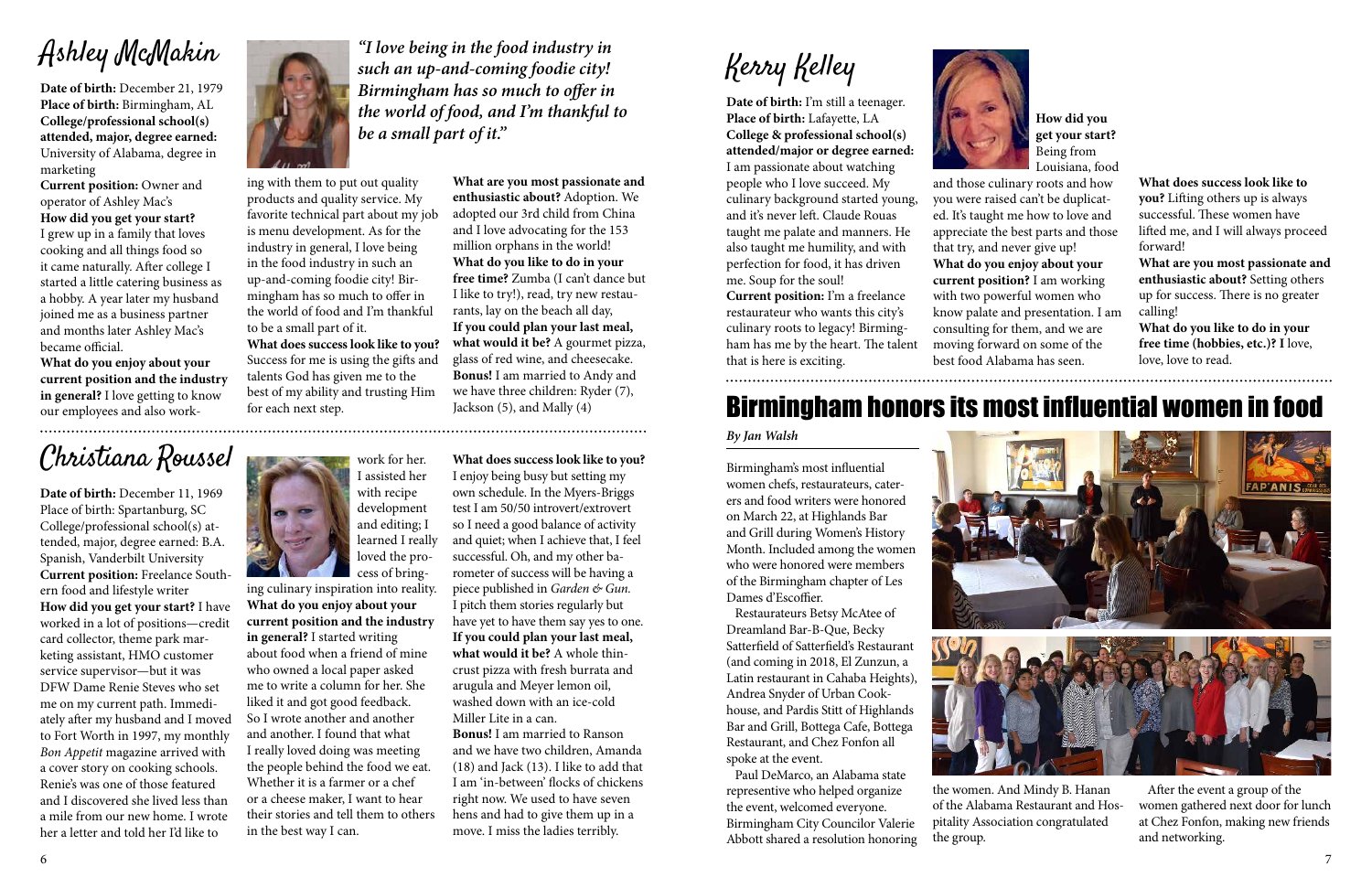# The Accidental Food Writer

### *By Susan Swagler*

Dame Jo Ellen O'Hara got her start as a food journalist, in part, because she is a woman, but she quickly made the job her own. Her career as one of the most respected food editors in the country spanned more than four decades, connecting her with hundreds of thousands of readers.

 Jo Ellen joined *The Birmingham News* in 1960 after graduating from the University of Alabama with an undergraduate degree in home economics and a master's degree in journalism. "There were limited opportunities in the late '50s for women in any field," she says, but she applied for a job at the paper on a Tuesday and was hired on Wednesday. As a young reporter, Jo Ellen covered hard news as well as features. She wrote about health and fashion and home furnishings. She covered the very high-profile murder case of civic leader Virginia Simpson in 1977.

 "I kind of backed into food," she says. She had been at the paper for a few years when the previous, longtime food editor retired. Jo Ellen's editors looked to her to fill that position because of her home ec studies, but she recalls thinking to herself, "No, I don't believe I want to be the food editor," and she turned down the job. "Then the man who was in charge, Vincent Townsend, said, 'Fine, Miss O'Hara. You'll take over on Monday.' And I did. So that was the way I backed into it. And I loved it. The happiest moments of my life have been spent around



*Jo Ellen O'Hara, the food editor of* The Birmingham News *for more than four decades, got her start when opportunities for women were hard to come by.*

food and people involved with food."

 Her job took her to Europe— Denmark, France, Italy, Switzerland and Germany—as well as to restaurants and kitchens all across the country. "People in food are some of the nicest people you'll ever know," she says. "It's because they work with the earth and its bounty and they are just nice people." She also judged a number of cooking contests on the national level; she served as a judge at four Pillsbury Bake-Offs, something she especially enjoyed.

 "It's a lot of fun because these are basic, real Americans. They're just salt of the earth kinds of people, and you can't say one's a socialite and one's a little lady who cooks from her downhome kitchen. They're just a nice mix of people

that you really do like." She recalls one winning contestant who later told her she entered the contest because her child needed an eye operation that would cost \$75,000. "The woman said, 'I entered this because I thought maybe I could help get that money.' That was a happy moment. You can't make up things like that."

 Jo Ellen has seen tremendous changes in Birmingham's food scene.

 She remembers when there were only a handful of go-to restaurants like John's Restaurant (now John's City Diner) and La Paree. That changed, she said, in the early '80s when Frank Stitt came along. "He was talented beyond belief. And he had studied with all the big guys around the country and in Europe. Frank just took off and

 "Life happens," she adds, "and you go down trails you never thought you'd go. And you end up having a wonderful time, and that's exactly what I did."

Monday, June 5 5 to 7 p.m. Social hour with potential new members at Ovenbird

Wednesday, 6 to 8 p.m. Champagne tasting June 21 at Bottega Courtyard

**A celebrated, local writer talks about food in Birmingham then and now.**

Saturday, TBD Field Trip to Auburn/Opelika: July 15 Acre Café & John Emerald Distilling Co.

never looked back. There have been other people, too, who were highly successful—like Chris Hastings." These chefs and others like them, she adds, changed the city's dining expectations. Restaurants that were "a good place to go for dinner" turned into "a wonderful place for a dining experience." Birmingham, she says, is a food town now.

 Every Wednesday for 45 years, Jo Ellen had a food story in *The News.* "Sometimes you aimed to broaden (the readers') horizons beyond Jefferson County or sometimes the state of Alabama or sometimes the nation, and other times you tried to give them ideas about what they could do with what they had at home that would be good for their family, that they would enjoy, that had a little bit of a different twist to it.

 "I had a lot of fun doing what I did. You never get tired of it. Every day is a new day. You never say, 'Oh, gosh, what am I going to write today?' It's really a lot of fun."

 She says, "I met a lot of people who were very interesting, who brought new energy to the concept of food and dining. I met Martha Stewart at a Kmart. She met me at 7 o'clock in the morning. You can say what you want to about Martha Stewart, but anybody who will meet you at 7 o'clock in the morning has got to be OK."

 Under Jo Ellen's direction, the newspaper brought in its own food critics and a wine critic. "By the time that ended, we had four (food critics). They all represented different outlooks in life, but they were good food writers and honest food writers."

 Over four decades in the business, Jo Ellen saw food writing change tremendously. "I think you got a

lot more respect. I think that may have followed from women themselves getting more respect, but I think you got a lot more respect for what you did. And people took you

seriously."

 Jo Ellen says the Birmingham chapter of Les Dames d'Escoffier International is "wonderful, absolutely wonderful." She had long dreamed of a local chapter, but she says, "I just never thought Birmingham was big enough. That was my thinking small. But I was really thrilled that Les Dames came to Birmingham. We've become international, and that's a wonderful

### *"I had a lot of fun doing what I did. You never get tired of it. Every day is a new day. You never say, 'Oh, gosh, what am I going to write today?' "*

### *—Jo Ellen O'Hara*

thing for a city of our size."

 She has this advice for women in food: "I think you have to look for your niche today. There are so many opportunities. You just have to look for a place where you feel comfortable and where you feel like you can move on or move up or if you're happy and you want to stay where you stay, that's fine, too. I stayed in one place for many, many years and loved it all.

Tuesday, 6 p.m. Book Club: *The Belly of Paris* May 9 by Emile Zola at Chez Fonfon

Events Calendar

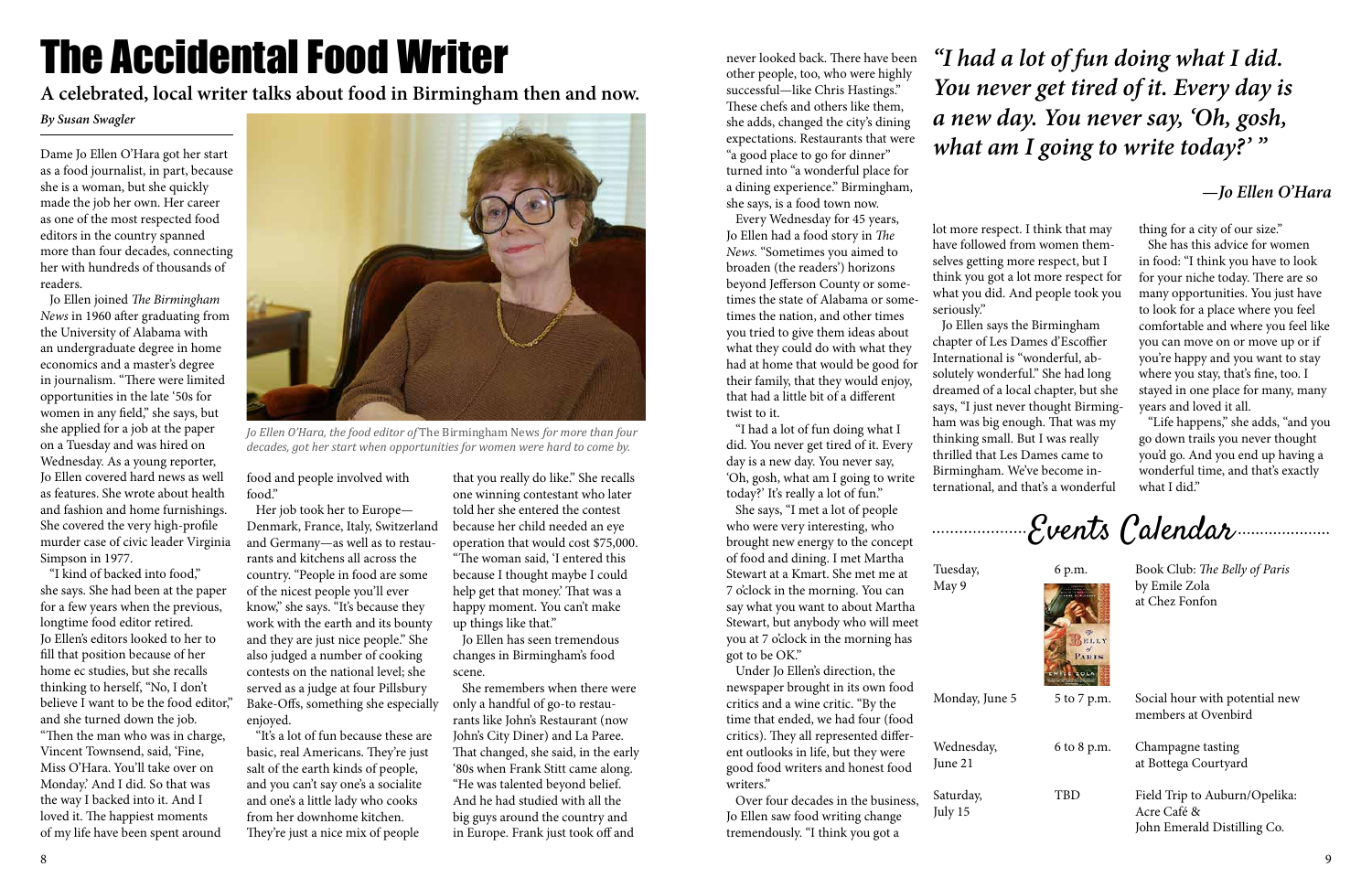

## Book Club

#### *By Martha Johnston*

*Yes, Chef* by Marcus Samuelsson was the topic of discussion when our group met in February at Jan Gautro's home. Following a delicious gumbo supper, Susan Swagler began the discussion on Samuelsson's stories about love of food and family coupled with his talent and ambition. It was a perfect lead into each attendee sharing her personal food story. Everyone left feeling they knew their fellow Dames a little better.



*Pictured left to right, front: Susan Nash Gilpin, Susan Swagler, Laura Zapalowski, Gia McCollister. Rear: Rosalyn Bloomston, Susan Green, Deb Wise, Idie Hastings, Jan Gautro, Ashley Tarver, Martha Johnston*

### Lunch at WE Café

*By Christiana Roussel*

The ides of March brought several Birmingham dames together for lunch at WE Community Café in Birmingham's West End neighborhood. On March 15, over bowls of gumbo and slices of warm cornbread, Susan Swagler, Becky Stayner, Sherron Goldstein, and Christiana Roussel caught up on events and learned more about WE Community Café, a project that is near and dear to Swagler and her family.

 Her older daughter, Allison, is getting married in October, and WE Café will be catering the rehearsal dinner. "Allison and Will love WE Community Café and its mission of neighborhood empowerment," Susan says. "They want to include and support a non-profit in their wedding celebration, and having Ama Shambulia and WE cater the rehearsal dinner will let them do that and share an amazing meal with their guests. Last I heard, the menu will include chicken and waffles, and I believe Will is especially happy about that."

 To learn more about the WE Community Café, go to Susan's Alabama Newscenter story here: http://alabamanewscenter. com/2016/04/20/urban-ministrys-community-cafe-eatin/



Becky Satterfield hosted a garden social on April 24, for Birmingham Dames to get to know potential members. While enjoying a glass of wine and a variety of appetizers, Becky and the Board shared that LDEI is an invitational organization of women leaders in food, beverage, and hospitality, whose mission is education, advocacy, mentoring, and philanthropy.

Our guests learned the Birmingham chapter was founded in 2013 with 55 members—one of the largest initial memberships in the history of the organization. It includes women who are professional chefs, restaurateurs, sommeliers, caterers, farmers, food retailers, event planners, cookbook authors, food journalists and photographers, test-kitchen professionals, food stylists, winemakers and wine industry professionals, food publicists, food-service professionals, culinary educators and hospitality executives.

Gia McCollister, Vice President of Membership, told the nominees that the LDEI member who is nominating them will be mentoring each of them through the entire process.

#### *By Martha Johnston*

### Dames host potential new member social event

Leadership plays a critical role in keeping the Birmingham chapter of LDEI moving toward a strong future. With that in mind, it's time to consider who we want as our future leaders. The nominating committee will be accepting nominations for Vice President of Programs and Treasurer.

#### *By Martha Johnston*

### Coming soon: Board member nominations

She asked everyone to note the deadlines and especially the dates for interviews for the candidates, June 13 and 14. All the application materials are to be delivered to Gia

On May 22, you will receive information via email on the nominating procedure, officer commitment requirements, and specific duties for the offices we will be filling. Please consider who would be an effective leader, best meet the needs of the membership, and be willing to commit her leadership skills, time, and abilities to our organization.

Members can self nominate or nominate another Dame. Both Pardis Stitt [VP of Programs] and Beba Touloupis [Treasurer] are more than willing to share what the responsibilities and time commitment are for each office. More specific details will come with the request for nominations on May 22. Applications will be due by Friday, June 16.

no later than 5 p.m. on June 1. For those who were not able to attend, Gia said there is still time to nominate potential members. If you have questions, give her a call.

*Birmingham dames gather for a garden party at President Becky Satterfield's home to introduce potential new members to what LDEI is doing* 

*in the community and our goals for the future.* 

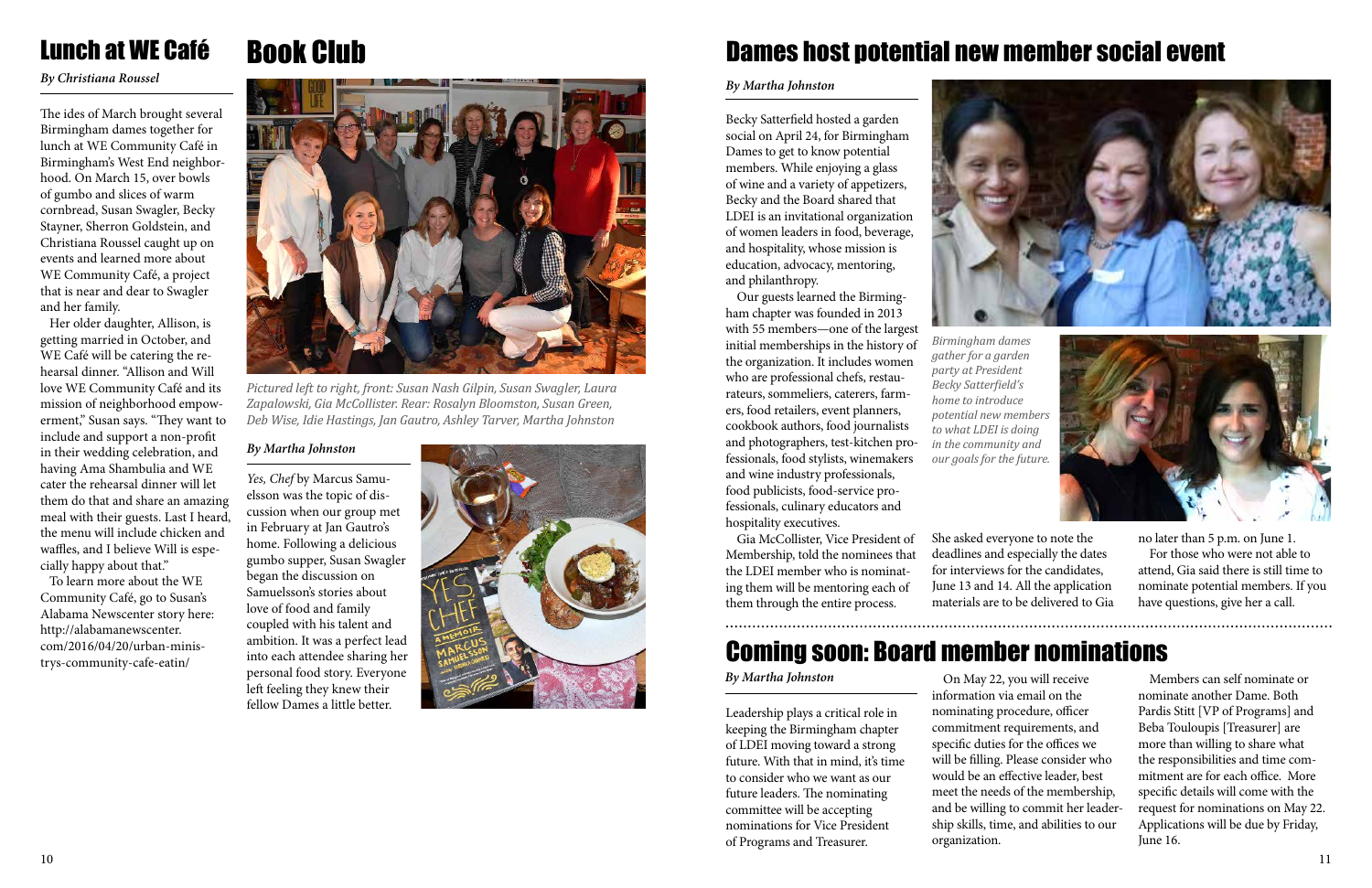12





#### *Kathy Mezrano*

Kathy Mezrano has just returned from a trip to **Northern Italy** with visits to Treviso, Verona, and Parma. She loved the location of Hotel Accademia in Verona and found the following restaurants worth a visit: 12 Apostoli, Old World Italy, and Il Cenacola [The Last Supper]. Rissoto

with Amarone is a specialty in this area. Another favorite was the lunch and tour of Marchesi di Barolo in Emilio Romano region. She found the food valley of Italy, Parma, one of her favorites and took advantage of the trip to tour the dairy making Parmigiano-Reggiano and a factory making Prosciutto de Parma.

Have you ever given serious thought to opening a restaurant? If so, then you might be interested in a few of the challenges Ashley Tarver has encountered with Za'atar Bar + Kitchen, her new farm to table meets modern Mediterranean restaurant in the making at Pepper Place Market.

Once the process began, Ashley says she realized that she saw every restaurant she walked into with new eyes. She now counts the seats, flips over the plates to see who makes them, weighs silverware in her hands.

"I never expected how many times I'd be asked when Za'atar is opening," Ashley says. She appreciates that people are excited but has found that so much of it is out of her control thanks to government entities. "I wish I knew the opening date!"

Waking up in the middle of the night to email reminders and to-do lists to herself is a new experience. But she's getting used to it. And she has learned to make herself take a break by turning off her phone or walking her dog without her phone.

Ashley says she never expected she would reach the limit of information her brain could actually hold. Her solution has been to resort to sticky notes, notebooks, and her human sidekick/director of operations to be the other half of her brain. She added it has helped that the sidekick is learning to finish her sentences.

When asked how she feels this adventure now, Ashley smiled and said, "Not for one second do I regret it!"

#### *By Martha Johnston*

## Behind the scenes: Opening a restaurant

*Dame Ashley Tarver's restaurant, Za'atar Bar + Kitchen will open at Pepper Place Market sometime in* 

 $\sqrt{\frac{1}{2}}$ AR KITCHEN **MEDITERRANEAN CUISINE** PEPPER PLACE **BIRMINGHAM** 212 29TH STREET SOUTH 3



*2017.* 

#### *Rachel West*

Where to go: **Vancouver, Canada**  Where to eat: "I wish I could have eaten at Jam Café multiple times. Everything we ordered, including the Brioche French Toast and Chorizo Benedict, was simply fantastic—and there were so many other things on the menu I wanted to try."

The Birmingham chapter of Les Dames d'Escoffier held a mandatory meeting at Satterfield's Restaurant on Sunday, February 19, 2017.

President Becky Satterfield introduced the speaker, Kathi Ash, who served as executive director with the Cystic Fibrosis Foundation for 10 years and executive director of the Robert E. Reed Gastrointestinal Oncology Research Foundation for 14 years. In her 24-year career, she helped raise \$7,000,000 through various fundraisers. Ash discussed fund raising generally and shared her ideas for the Birmingham chapter's fund raiser. Key points from Ash's speech were as follows:

• Determine a budget, working from the bottom line backwards.

• Keep expenses down, with the exception of the first year when a "big splash" is likely necessary to capture an audience.

#### *By Jan Walsh*

## An update from the fund raising meeting

• Decide on a venue that lends itself to the event's theme and the purpose of the event. (Although she did not mention it, we obviously need to decide on our theme, such as an auction, before considering

venues.)

• Determine the number of volunteers. Recruit volunteers and motivate them with the big-picture view of what they are working towards. Communicate clearly what is expected of them and of our members.

• Determine the date, place, and time of the event. • Use all resources available to promote the event. She further offered an example event of "Celebrity Chefs of Birmingham" serving tables at the fund raiser. This idea was not discussed further by the group after the speaker left.

Next, members of the chapter spoke and asked questions. Sherron

Goldstein shared her perspective on our chapter, while Gia McCollister, vice president of membership gave an impassioned talk about the importance of the Birmingham chapter's work. She explained that the group is not a social club. And she challenged each member to dedicate herself to doing her part, showing up to meetings and events, including the 2017 LDEI Annual Conference. It will be held October 26 through 29 at the Island Hotel in Newport Beach, CA. Hosted by the Los Angeles/Orange County chapter, the meeting will take as its theme "California Dreaming: Experiencing California Cuisine from Farm to Table."

Also discussed was our newsletter, social media, bank balance, need for a scholarship for 2017 using current available funds with Martha Johnston and Ashley Tarver contributing their thoughts and questions.